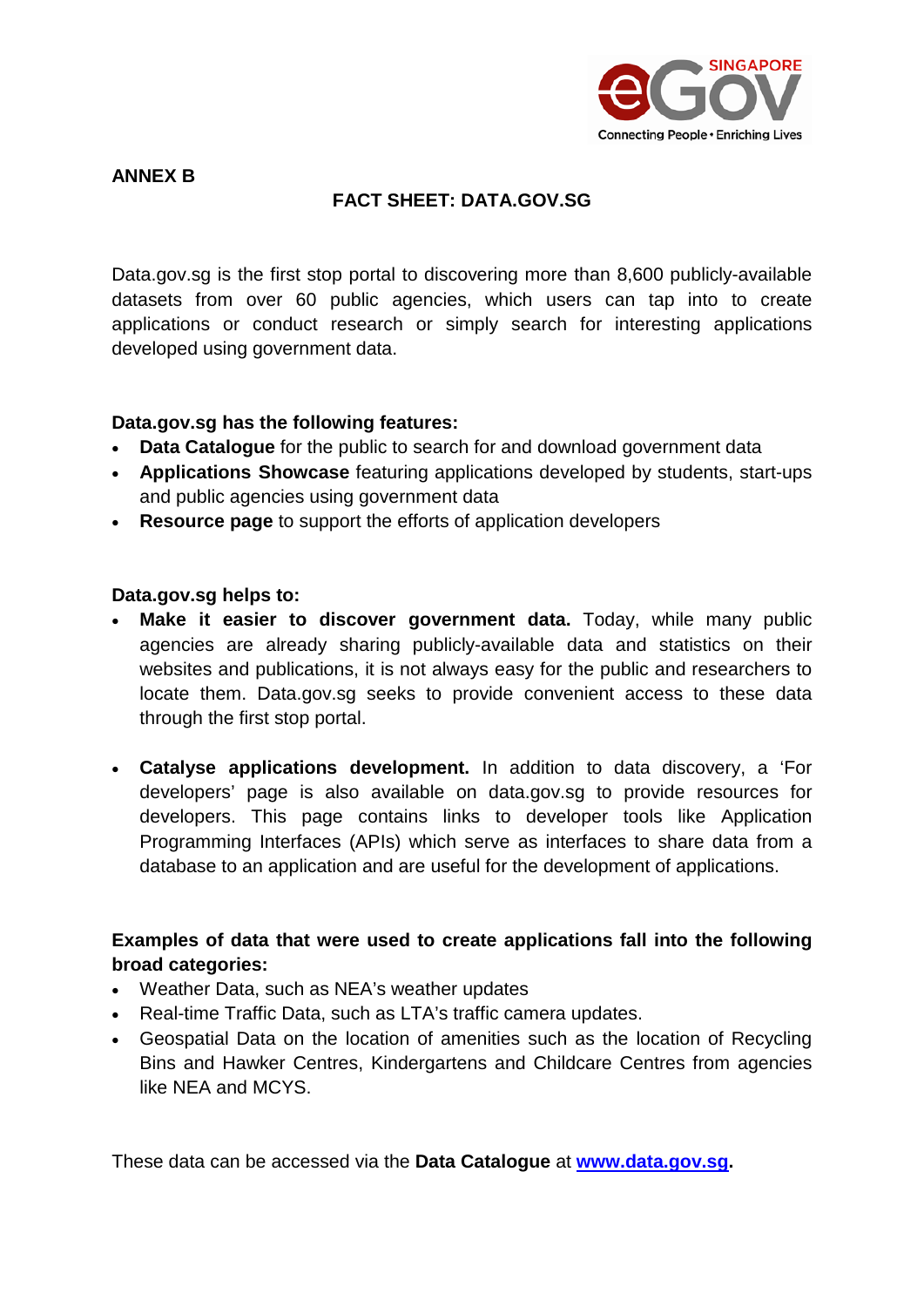

Applications developed using government data are listed in the Applications Showcase for sharing with a wider audience. To-date, more than 100 apps such as StreetSine, a co-broking platform for real estate agents and WeatherLah, a crowdsourcing mobile app by BuUuK which provides time information on Singapore's weather, use government data from [data.gov.sg](http://data.gov.sg/) and OneMap.

## **Co-Creating with Government Data**

By tapping on government data available on [data.gov.sg,](http://data.gov.sg/) members of the public can look for information or create their own apps. Co-creation initiatives such as the Harnessing Data for Value Creation Call-for-Collaboration (CFC) and the Apps4SG Competition were launched to further catalyse the use of government data by the public.

The **"Harnessing Data for Value Creation" Call-for-Collaboration (CFC),** which closed on 31<sup>st</sup> August 2012, was issued by Infocomm Development Authority of Singapore and Ministry of Finance, in partnership with the Department of Statistics, Energy Market Authority, Health Promotion Board, Land Transport Authority, National Environment Agency, National Library Board, National Parks Board and Singapore Land Authority to invite companies to submit proposals for innovative solutions that used at least government dataset for any of the following focus areas:

- a. Business Planning
- b. Conservation and Environment
- c. Contextual Content, Connecting People
- d. Healthy Lifestyle
- e. Optimised Mobility

More than 20 proposals were received. Details on some of the awarded solutions can be found in **Annex B-1**.

To promote the use of government data in developing innovative applications among the public, the **Apps4SG Competition** - an app development competition - was launched in April 2013. The Competition aims to spur the generation of innovative apps that make use of Government data to improve the way we live, study, work and play in Singapore. In July 2013, an Apps4SG Hackathon will be organised for participants to co-create and develop prototypes. More details can be found in **Annex B-2.** The Apps4SG competition will close on 1<sup>st</sup> October 2013.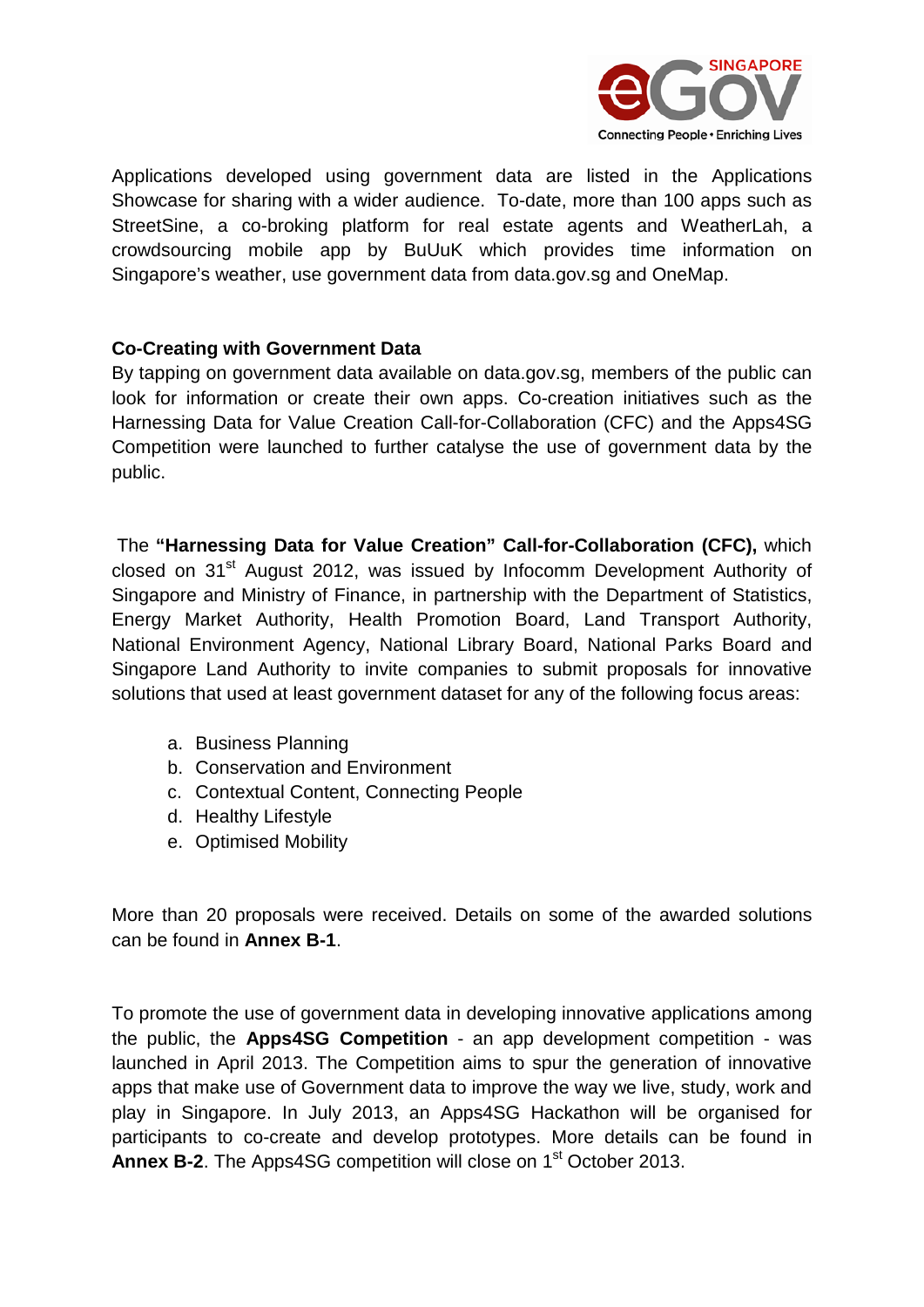

# **For media clarification, please contact:**

Malini Nathan (Ms) Manager Corporate & Marketing Communication DID: +65 6211 0660 HP: +65 9004 2852 Email: malini\_nathan@ida.gov.sg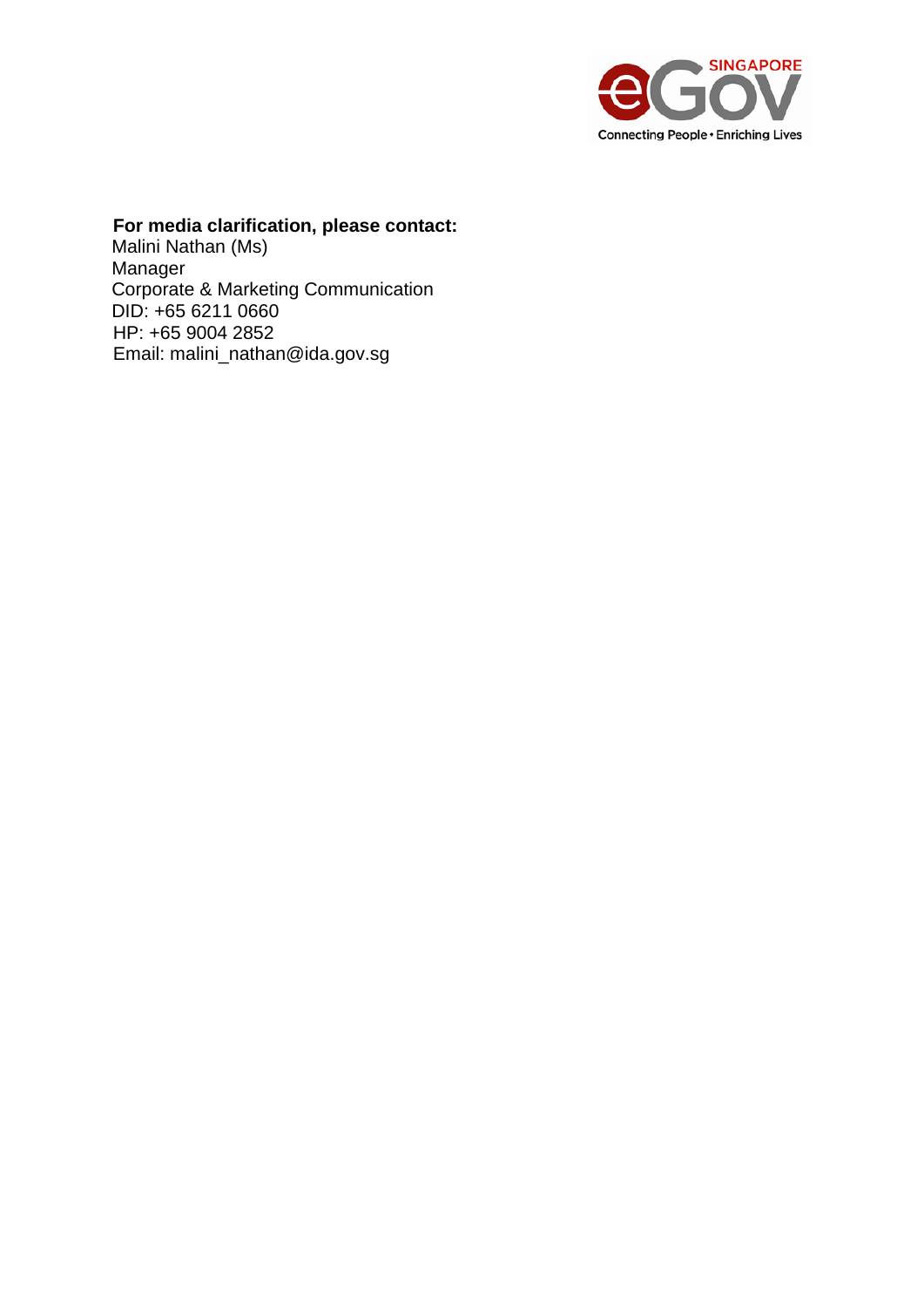

#### **ANNEX B-1**

## **AWARDED SOLUTIONS FOR HARNESSING DATA FOR VALUE CREATION CALL-FOR-COLLABORATION**

#### **1. SurePark by SurePark Pte Ltd**

SurePark is a consumer and enterprise service that aims to solve the problem of finding a place to park, a daily headache in densely populated Singapore and other urban centers around the world. When a user shares their intended journey details a mobile application will advise on car parking lot availability at the preferred and nearby destinations by predicting (tapping multiple public and private datasets) at the estimated time of arrival. SurePark will deliver environmental benefits and improve car park operator performance and end-user convenience by offering assured parking.

#### **2. SRX Valuation Engine by StreetSine Pte Ltd**

The SRX Valuation Engine will use private and public data to provide consumers, real estate agents, valuers, and banks with a rigorous, real-time, computer-assisted process for valuing homes. Integrating all stakeholders across a common technology platform, the Engine will instantaneously generate a single home value to support all types of real estate valuations and valuer panels. SRX Valuation Engine will improve accuracy, lower costs, save time, and reduce risk when valuating, financing and buying a home.

#### **3. Automated Intelligent Routing (AIR) by Quantum Inventions**

AIR is a jobs dispatch optimisation system that enables logistics, transportation service providers and other organisations with high volumes of travel to better optimise their resource thereby resulting in cost and time savings and improved decision making. Compared to conventional, passive fleet management and tracking solutions which only provides basic vehicle tracking features, AIR will provide enterprise users with a full range of features from resource planning capabilities such as route planning, optimisation and navigation, to live situation monitoring and automatic response systems based on real-time traffic, tolls and operator inputs.